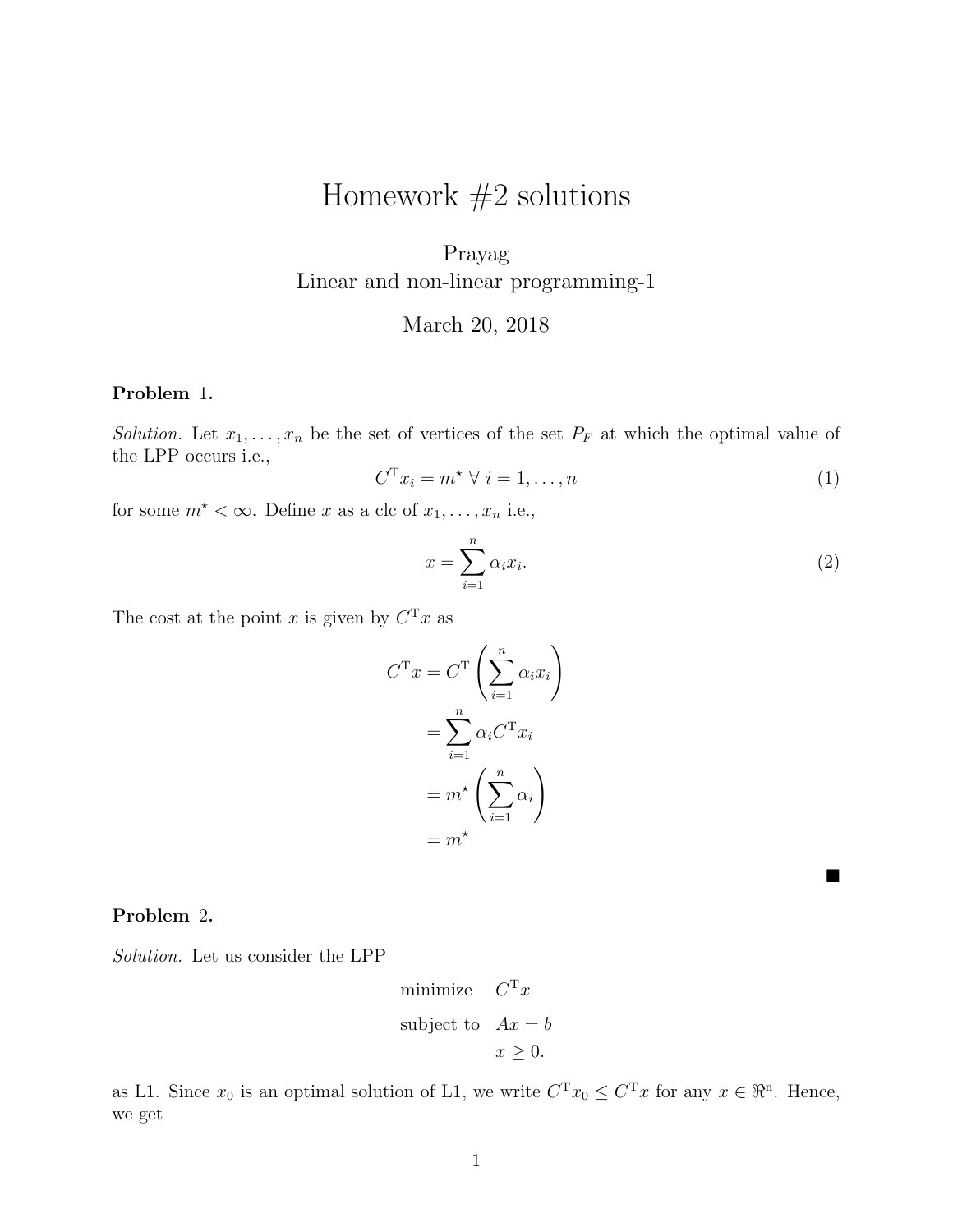$$
C^{\mathrm{T}}x_0 \le C^{\mathrm{T}}x^{\star} \tag{3}
$$

. Similarly, let us call the LPP

minimize 
$$
C^{\star T} x
$$
  
subject to  $Ax = b$   
 $x \ge 0$ .

as L2. Since,  $x^*$  is optimal solution of L2 we write  $C^{*T}x^* \leq C^{*T}x$  for any  $x \in \mathbb{R}^n$ . Hence, we write

$$
C^{\star \mathcal{T}} x^{\star} \le C^{\star \mathcal{T}} x_0. \tag{4}
$$

Adding 3 and 4, we get  $(C^{T} - C^{*T}) (x^{*} - x_0) \ge 0$ .

#### Problem 3.

Solution. 1.  $Ad = 0$  and  $Dd \leq 0 \implies d$  is feasible direction. Let  $\theta > 0$  be a scalar and d be a vector in  $\mathbb{R}^n$  space. For the vector d to be the feasible direction, the vector  $x + \theta d$ should satisfy the following

$$
A (x + \theta d) = Ax + \theta Ad
$$
  
= b

and

$$
D (x + \theta d) = Dx + \theta Dd
$$
  
\n
$$
\leq f - \theta(\delta)^2
$$
  
\n
$$
\leq f
$$

for any  $\delta \in \mathcal{R}$ . Therefore, vector d is a feasible direction.

2. d is a feasible direction  $\implies Ad = 0$  and  $Dd \leq 0$ . Consider the following

$$
A (x + \theta d) = Ax + \theta Ad
$$

$$
b + \theta Ad
$$

for  $(b + \theta Ad) \in P$ , we need  $Ad = 0$ . Similarly,

$$
D (x + \theta d) = Dx + \theta Dd
$$
  
= f + \theta Dd

 $\blacksquare$ 

for  $f + \theta D d \in P$ , we need  $D d = - (\delta)^2 \leq 0$  for any  $\delta \in \Re$ .

Problem 4.